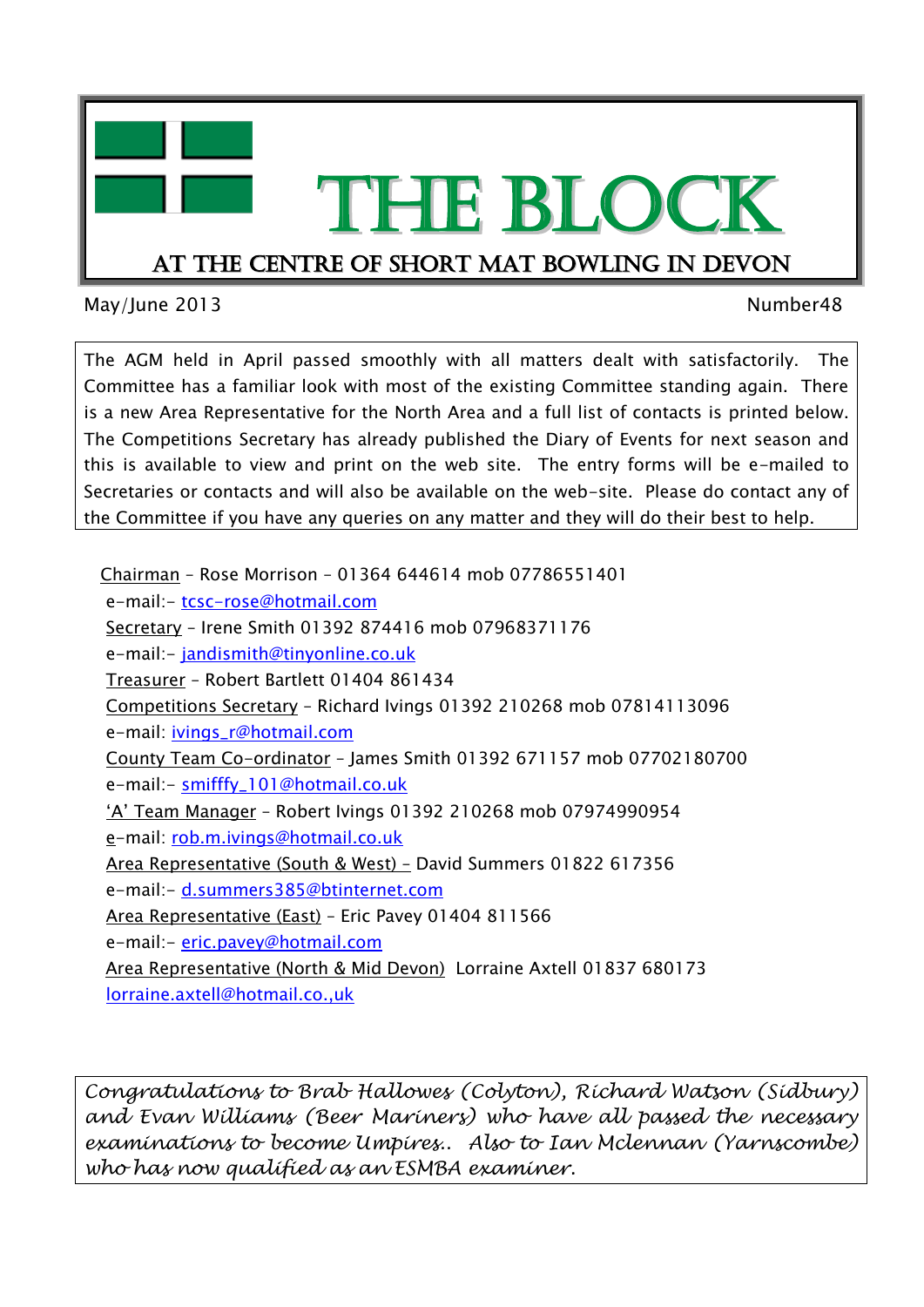# *News from the Clubs*

# South Brent SMBC

On Saturday 9th February we held our Annual Charity Tournament at South Brent SMBC. Twelve teams took part - Slapton, Stoke Fleming, Foxhole (Dartington), Ivybridge (2 teams), Landrake, Tothill, Wembury, Totnes Creameries, Buckfast, Diptford and Loddiswelll The winners were Totnes with Tothill taking second place. After a good days bowling and a wonderful raffle, thanks to everyone's help and generosity we managed to raise a sum of £500 for charity in aid of Cancer Research.

### Woolsery SMBA

The annual charity tournament sponsored by Albery & Shute Funeral Directors took place from 18th to 20th March., Thirty teams from North Devon and North Cornwall were involved in this triples event, which is continuing to grow in popularity. Preliminary rounds were hosted at five different venues on the Monday and Tuesday, culminating in a Grand Final at Woolsery on the Wednesday.

Successful teams through to the final were Braunton, Hartland, Winkleigh, Shebbear, Holsworthy and Westward Ho!. The evening was run as a round robin with two sets of three teams and emerging triumphant for the final match were Winkleigh (Jan Ovenden, Lorraine Axtell and Bill Brook) and Hartland (Len Beck, Nancy Johns and Eric Heard). After some skilled play, Winkleigh were the eventual winners. Many congratulations to them. We would like to thank all the teams who took part in this friendly tournament and hope

they enjoyed their matches. Special thanks, too, must go to those clubs (Fremington, Goodleigh, Hartland, Holsworthy and Westward Ho!) who generously offered their time, venues and equipment for the first round. With their help we were able to raise £351 for North Devon Hospice. The Sally O'Neill, Tournament Organiser.

#### Winkleigh SMBC

The end of March saw 21 teams descend on Winkleigh for our seventh Flue and Chimney Specialist Tournament. Again this year the event was very popular and oversubscribed. The bowling was top notch and everybody seemed to really enjoy the whole day, whether bowling, spectating or cooking in the kitchen. The Trophy was won by Woolsery – Gordon Leonard, Sally O'Neill and John Richards, the runners-up were |Upottery SMBC. Both teams having won all their matches and the winner decided on shot difference. The result was not known until the last couple of ends of the final round which made for an exciting finish. Congratulations to you and to all the players who made our day so successful. Thanks to the members of Winkleigh for their hard work and special thanks to Andrew Baker and all at Rangemoors Ltd. For their continued sponsorship of this event. We look forward to seeing you all again next year.

Winkleigh will be holding a Pairs Tournament on 21st September 2013.

Jan Ovenden